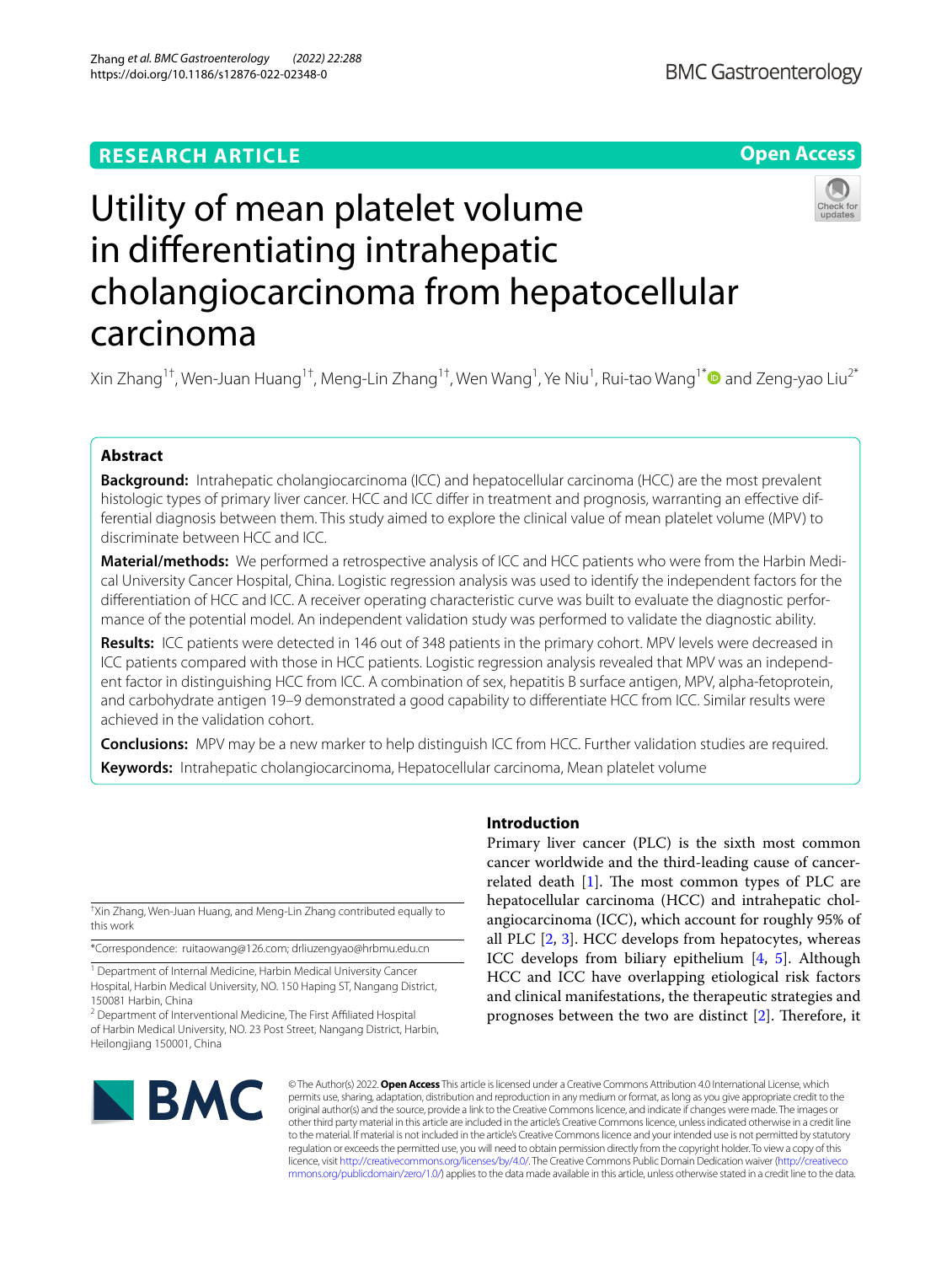is a challenge to diferential diagnosis between HCC and ICC.

At present, magnetic resonance imaging (MRI) and contrast-enhanced computerized tomography (CT) are the methods most commonly used to discriminate between the two subtypes, but ICC may mimic the radiological appearance of HCC on CT or MRI and lead to misdiagnosis [\[6](#page-6-5)–[8\]](#page-6-6). Approximately 15% of histopathologically confrmed ICC patients who display a "wash-in and wash-out" enhancement pattern on contrast-enhanced CT were misdiagnosed as HCC [[7\]](#page-6-7). Another study revealed that 7–19% of small ICC patients on MRI were misdiagnosed as HCC [\[9](#page-6-8), [10](#page-6-9)]. Besides, due to the fact that some HCC cases may show the typical enhancement pattern of ICC on contrast-enhanced ultrasound (CEUS), the ability of CEUS to diferentiate HCC from ICC is still controversial [[11](#page-6-10), [12](#page-6-11)]. Moreover, alpha-fetoprotein (AFP) and carbohydrate antigen 19–9 (CA19-9) are regarded as the blood biomarkers for distinguishing HCC from ICC. However, it is hard to make a distinction between small ICC and HCC in cirrhotic livers due to the low diagnostic sensitivity and specifcity of these biomarkers [\[13](#page-7-0), [14\]](#page-7-1). Elevated AFP is not uncommon in ICC. A series of studies observed that 10.3% of ICC patients had a serum AFP level of  $>$  200 ng/mL [[15\]](#page-7-2). The findings were also confirmed in the study by Zhou  $[16]$  $[16]$ . In addition, serum CA19-9 is a frequently used tumor marker for ICC diagnosis but has a low sensitivity and specifcity of 53% and 63%, respectively  $[17, 18]$  $[17, 18]$  $[17, 18]$  $[17, 18]$ . Thus, there is an urgent need to fnd new discriminative biomarkers in the clinic.

Platelets' roles in HCC growth have recently piqued the interest of researchers. Mean platelet volume (MPV), an indicator of platelet size, has been proposed as a parameter of platelet function and activation [\[19](#page-7-6)]. Furthermore, MPV can serve as a potential biomarker for the diagnosis and prognosis of various tumors, such as lung cancer, thyroid cancer, colorectal cancer, and laryngeal cancer [[20–](#page-7-7)[23](#page-7-8)]. Some reports have proved that MPV is useful as a diagnostic marker for AFP-negative HCC [\[24](#page-7-9), [25](#page-7-10)]. However, no study to date has clarifed the role of MPV in distinguishing ICC from HCC. The objective of this study was to evaluate whether MPV could discriminate between ICC and HCC.

# <span id="page-1-0"></span>**Materials and methods Patients**

This study retrospectively reviewed the clinical data of patients histologically diagnosed with ICC or HCC at Harbin Medical University Cancer Hospital, China, between January 2017 and December 2019. Data from another independent cohort of ICC and HCC patients who were diagnosed at the First Affiliated Hospital of Harbin Medical University, from January 2018 to December 2020 was collected retrospectively. Our selection criteria in this study included the following: (1) patients were above 18 years old; (2) pathological diagnosis of HCC or ICC; (3) patients had a curative liver resection. Diagnostic criteria were based on the Guidelines for Diagnosis and Treatment of Primary Liver Cancer in China (2017 Edition). The exclusion criteria included the following: (1) mixed hepatocellular-cholangiocellular carcinoma or other types of liver tumor  $(n=36)$ ; (2) previous treatment history of HCC or ICC  $(n=7)$ ; (3) no preoperative AFP or CA19-9 results  $(n=6)$ ; (4) patients with a history of other cancers  $(n=4)$ , diabetes  $(n=9)$ , rheumatoid diseases  $(n=2)$ , cardiovascular diseases  $(n=5)$ , or medical treatment with anticoagulant, statins, or acetylic salicylic acid  $(n=7)$ .

The study was approved by the Institutional Ethics Committees of the two hospitals.

## **Data collection**

All the data was collected from databases. The clinical medical data included demographics, comorbidities, preoperative routine blood tests, biochemistry tests, tumor marker tests, and imaging data. The information on blood tests was obtained from the test report from the Department of Clinical Laboratory. The platelet distribution width (PDW), MPV, and platelet count were directly obtained by an automated hematological analyzer (Sysmex XE-2100, Kobe, Japan).

## **Statistical analysis**

The statistical analyses were performed using SPSS Statistics version 25.0 (IBM Corp, Armonk, NY). The Kolmogorov–Smirnov test was done to analyze the normally distributed variables. Non-normally distributed variables were expressed as the median and quartile. Logistic regression analysis was used to identify the independent factors for the diferentiation of HCC and ICC. Receiver operating characteristic (ROC) analysis was used to determine the potential diagnostic performance of diferent models in differentiating ICC from HCC. P<0.05 was considered statistically signifcant.

# **Results**

All patients who underwent curative liver resection for ICC or HCC at two affiliated hospitals of Harbin Medical University were enrolled in the derivation set and validation set. The clinicopathological characteristics of patients are summarized in Table [1.](#page-2-0) Body mass index (BMI), hepatitis B surface antigen (HBsAg), cirrhosis, capsule, nodule diameter, white blood cell count (WBC), haemoglobin, platelet count, MPV, PDW, aspartate transaminase (AST), alanine transaminase (ALT), γ-glutamyl transferase (γ-GGT), total bilirubin,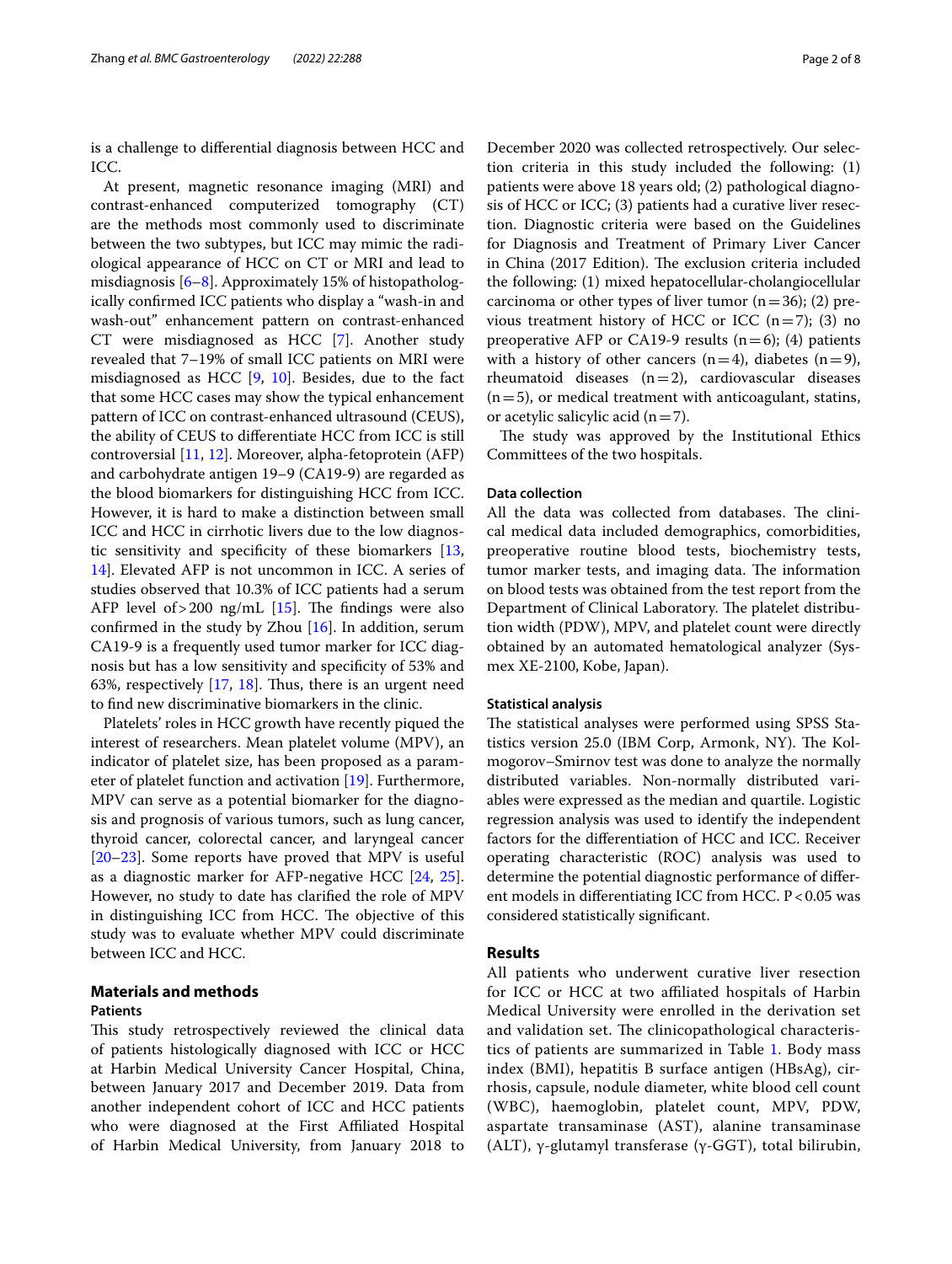| <b>Variables</b>                 | <b>Derivation set</b> | <b>Validation set</b> | p value |
|----------------------------------|-----------------------|-----------------------|---------|
| $\mathbb N$                      | 348                   | 158                   |         |
| Age (years)                      | $55.8 \pm 9.5$        | $54.7 \pm 10.4$       | 0.246   |
| BMI ( $kg/m2$ )                  | $24.3 \pm 3.3$        | $22.2 \pm 2.5$        | < 0.001 |
| Sex (Male, %)                    | 250 (71.8)            | 102 (64.6)            | 0.099   |
| HBsAg (%)                        | 197 (56.6)            | 74 (46.8)             | 0.041   |
| Hepatitis $C(\%)$                | 19(5.5)               | 4(2.5)                | 0.143   |
| Cirrhosis (%)                    | 203 (58.3)            | 66 (41.8)             | 0.001   |
| Tumor number (Multiple, %)       | 43 (12.4)             | 23 (14.6)             | 0.496   |
| Capsule (Incomplete, %)          | 28(8.0)               | 57(36.1)              | < 0.001 |
| The largest nodule diameter (cm) | $5.4 \pm 3.1$         | $6.5 \pm 4.6$         | 0.007   |
| WBC $(x 10^9/L)$                 | $6.04 \pm 2.09$       | $8.34 \pm 4.09$       | < 0.001 |
| Haemoglobin (g/L)                | $140.1 \pm 15.9$      | $124.7 \pm 22.5$      | < 0.001 |
| Platelet count $(x 10^9/L)$      | $182.7 \pm 74.8$      | $202.1 \pm 99.8$      | 0.03    |
| MPV (fL)                         | $14.5 \pm 2.5$        | $13.3 \pm 2.1$        | < 0.001 |
| PDW (%)                          | $15.2 \pm 2.3$        | $13.2 \pm 2.2$        | < 0.001 |
| AST (U/L)                        | $29(22-43)$           | $41(26 - 77)$         | < 0.001 |
| ALT (U/L)                        | $30(19-48)$           | 56 (29-116)           | < 0.001 |
| $y-GGT$ (U/L)                    | $65(33-138)$          | $96(51 - 196)$        | < 0.001 |
| Total bilirubin (µmol/L)         | $14.5(11.2 - 18.2)$   | 20.1 (14.3-37.1)      | < 0.001 |
| AFP (ng/mL)                      | $6.08(2.61 - 97.4)$   | $6.23(2.70-270.1)$    | 0.818   |
| CA19-9 (U/mL)                    | 22.8 (11.3-50.5)      | 23.5 (12.2-59.4)      | 0.829   |
| $FIB-4$                          | $2.8(1.7-4.7)$        | $1.9(1.1 - 3.0)$      | 0.014   |
| <b>APRI</b>                      | $0.7(0.4-1.4)$        | $0.7(0.3-1.2)$        | < 0.001 |
| <b>NLR</b>                       | $2.87 \pm 1.76$       | $4.03 \pm 1.94$       | < 0.001 |

<span id="page-2-0"></span>**Table 1** The characteristics of the patients in derivation set and validation set

Data are expressed as means (SD) or percentage. SD, standard deviation; BMI, body mass index; HBsAg, hepatitis B surface antigen; WBC, white blood cell count; MPV, mean platelet volume; PDW, platelet distribution width; AST, aspartate transaminase; ALT, alanine transaminase; γ-GGT, γ-glutamyl transferase; AFP, alphafetoprotein; CA19-9, carbohydrate antigen 19–9; APRI, aspartate aminotransferase/platelet ratio index; FIB-4, fbrosis-4; NLR, neutrophil-to-lymphocyte ratio. Bold indicates statistically signifcant values (P<0.05)

the aspartate aminotransferase/platelet ratio index (APRI), fbrosis-4 (FIB-4), and the neutrophil-to-lymphocyte ratio (NLR) in two groups were signifcantly diferent. However, no signifcant diferences were observed between the derivation set and the validation set with regard to age, sex, hepatitis C, tumor number, AFP, and CA19-9 levels. The normal ranges for all the measured variables can be found in Additional fle [1](#page-6-12): Table S1.

Table [2](#page-3-0) summarizes the characteristics of patients with ICC or HCC. In the derivation set, there were 348 patients, including 202 HCC patients and 146 ICC patients. In the validation set, 158 consecutive patients were studied, consisting of 107 HCC patients and 51 ICC patients. There were more males in the HCC group than in the ICC group. In the derivation cohort, statistical signifcance was observed in age, sex, HBsAg, hepatitis C, cirrhosis, tumor number, capsule, the largest nodule diameter, APRI, FIB-4, NLR, WBC, haemoglobin, platelet count, MPV, PDW, AST, ALT, γ-GGT, total bilirubin, AFP, and CA19-9 levels between the two groups (Table [2](#page-3-0)). Other parameters in the two groups were not signifcantly diferent.

Logistic regression analysis was performed to evaluate the risk factors for differentiation of HCC and ICC. In the derivation set, twenty-two variables, including age, sex, HBsAg, hepatitis C, cirrhosis, tumor number, largest nodule diameter, capsule, APRI, FIB-4, NLR, WBC, haemoglobin, platelet count, MPV, PDW, AST, ALT, γ-GGT, total bilirubin, AFP, and CA19-9 entered into the original model. Sex (female vs. male, OR, 3.645, 95%CI, 1.398–9.504,  $P = 0.008$ ), HBsAg (positive vs. negative, OR, 2.747, 95% CI, 1.054–7.159,  $P = 0.039$ ), cirrhosis (Yes vs. No, OR, 6.590, 95% CI, 2.648–16.398, P < 0.001), MPV (OR, 1.590, 95% CI,  $(1.171-2.159)$ ,  $P = 0.003$ ), AST  $(OR, 1.002, 95\% \text{ CI},$  $1.000-1.003$ ,  $P = 0.018$ ), AFP (OR, 0.974, 95% CI,  $(0.957-0.991)$ ,  $P = 0.003$ ), and CA19-9 (OR, 1.069, 95%) CI,  $(1.015 - 1.126)$ ,  $P = 0.011$ ) were the independent risk factors for distinguishing HCC from ICC (Table [3\)](#page-4-0). In the validation set, twelve variables, including age, sex, HBsAg, capsule, haemoglobin, platelet count, MPV,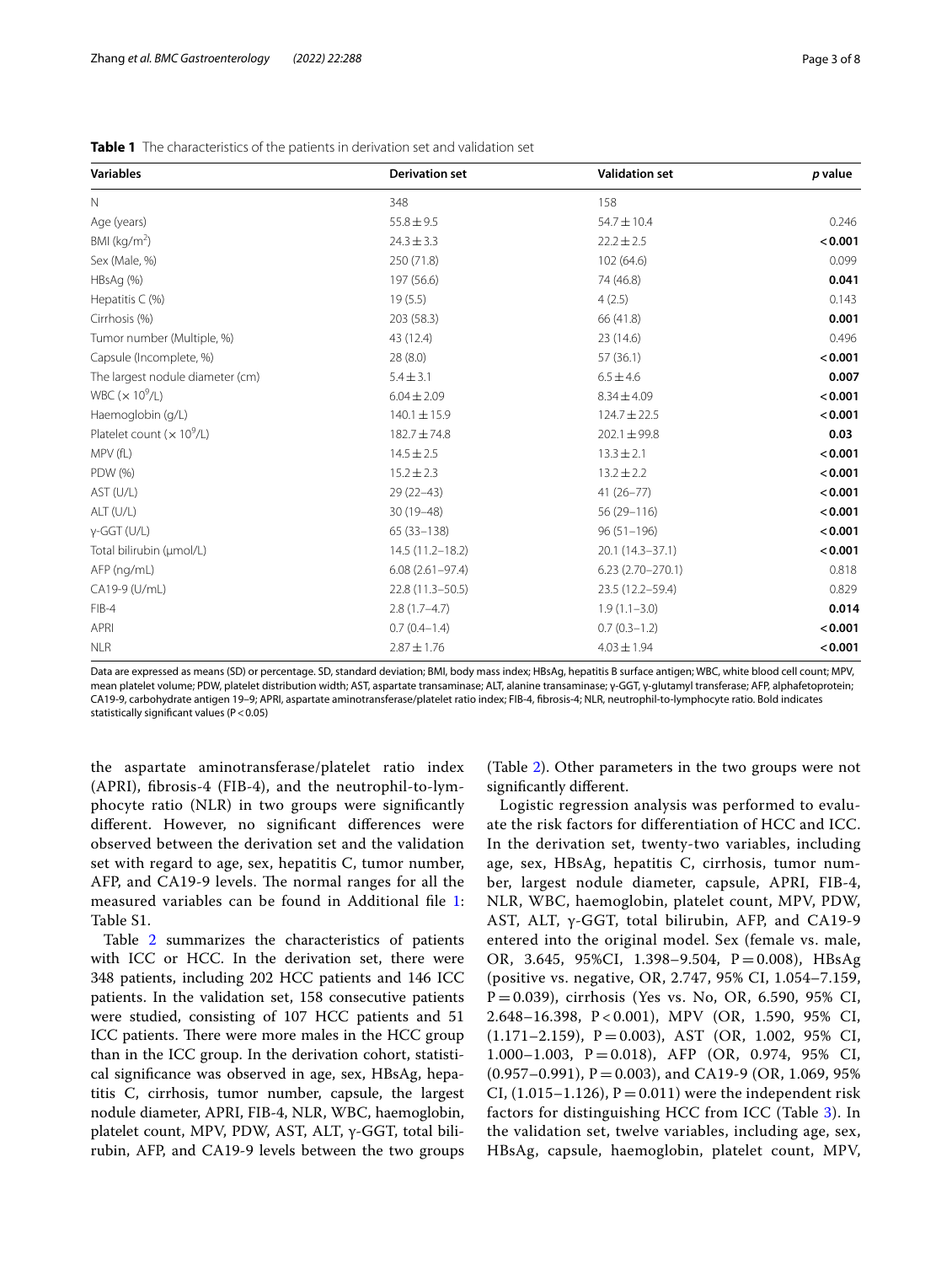# <span id="page-3-0"></span>**Table 2** The characteristics of the patients with HCC or ICC

| Variables                                     | HCC                | ICC                 | p value |
|-----------------------------------------------|--------------------|---------------------|---------|
| Development set                               |                    |                     |         |
| N                                             | 202                | 146                 |         |
| Age (years)                                   | $54.3 \pm 9.4$     | $57.7 \pm 9.3$      | 0.001   |
| BMI ( $kg/m2$ )                               | $24.2 \pm 3.0$     | $24.4 \pm 3.7$      | 0.487   |
| Sex (Male, %)                                 | 163 (80.7)         | 87 (59.6)           | < 0.001 |
| HBsAg (%)                                     | 157 (77.7)         | 40 (27.4)           | < 0.001 |
| Hepatitis $C$ (%)                             | 17(8.4)            | 2(1.4)              | 0.004   |
| Cirrhosis (%)                                 | 167 (82.7)         | 36(24.5)            | < 0.001 |
| Tumor number (Multiple, %)                    | 36 (17.8)          | 7(4.8)              | < 0.001 |
| The largest nodule diameter (cm)              | $4.9 \pm 3.3$      | $6.0 \pm 2.7$       | 0.002   |
| Capsule (Incomplete, %)                       | 11(5.4)            | 17(11.6)            | 0.036   |
| WBC $(x 10^9/L)$                              | $5.46 \pm 1.92$    | $6.84 \pm 2.04$     | < 0.001 |
| Haemoglobin (g/L)                             | $142.5 \pm 14.5$   | $136.8 \pm 17.2$    | 0.001   |
| Platelet count ( $\times$ 10 <sup>9</sup> /L) | $166.1 \pm 98.5$   | $209.1 \pm 79.0$    | < 0.001 |
| MPV (fL)                                      | $10.9 \pm 1.3$     | $9.9 \pm 1.5$       | < 0.001 |
| PDW (%)                                       | $14.3 \pm 2.5$     | $14.8 \pm 2.5$      | 0.032   |
| AST (U/L)                                     | $33(24-45)$        | $27(20-40)$         | 0.002   |
| ALT (U/L)                                     | $33(21-49)$        | $26(17-47)$         | 0.036   |
| $y-GGT$ (U/L)                                 | 58 (33-104)        | 80 (36-185)         | 0.002   |
| Total bilirubin (µmol/L)                      | 15.3 (11.8-20.1)   | $13.5(10.2 - 16.8)$ | 0.001   |
| AFP (ng/mL)                                   | 19.4 (4.4-425.0)   | $3.2(1.87 - 6.07)$  | < 0.001 |
| CA19-9 (U/mL)                                 | $16.4(9.5 - 31.1)$ | 44.2 (20.2-470.2)   | < 0.001 |
| FIB-4                                         | $2.1(1.4-3.2)$     | $1.5(1.1-2.4)$      | < 0.001 |
| APRI                                          | $0.5(0.3-1.0)$     | $0.4(0.2 - 0.6)$    | < 0.001 |
| <b>NLR</b>                                    | $1.99 \pm 1.36$    | $3.58 \pm 1.75$     | 0.001   |
| Validation set                                |                    |                     |         |
| Ν                                             | 107                | 51                  |         |
| Age (years)                                   | $52.7 \pm 10.2$    | $58.8 \pm 9.6$      | < 0.001 |
| BMI ( $kg/m2$ )                               | $22.0 \pm 2.6$     | $22.7 \pm 2.3$      | 0.082   |
| Sex (male, %)                                 | 80 (74.8)          | 22(43.1)            | < 0.001 |
| HBsAg (%)                                     | 63 (58.9)          | 11(21.6)            | < 0.001 |
| Hepatitis $C$ (%)                             | 1(0.9)             | 3(5.9)              | 0.064   |
| Cirrhosis (%)                                 | 50 (46.7)          | 16 (31.4)           | 0.067   |
| Tumor number (Multiple, %)                    | 18 (16.8)          | 5(9.8)              | 0.242   |
| The largest nodule diameter (cm)              | $6.4 \pm 4.2$      | $6.8 \pm 5.6$       | 0.636   |
| Capsule (Incomplete, %)                       | 32 (29.9)          | 25 (49.0)           | 0.019   |
| WBC $(x 10^9/L)$                              | $8.14 \pm 3.58$    | $8.75\pm5.00$       | 0.382   |
| Haemoglobin (g/L)                             | $121.8 \pm 23.7$   | $130.8 \pm 18.7$    | 0.018   |
| Platelet count ( $\times$ 10 <sup>9</sup> /L) | $178.2 \pm 91.5$   | $252.3 \pm 98.8$    | < 0.001 |
| MPV (fL)                                      | $11.2 \pm 1.0$     | $10.3 \pm 0.9$      | < 0.001 |
| PDW (%)                                       | $13.2 \pm 2.2$     | $13.5 \pm 2.0$      | 0.431   |
| AST (U/L)                                     | $38(26 - 61)$      | 55 (25 - 122)       | 0.062   |
| ALT (U/L)                                     | $50(30-87)$        | 93 (27-169)         | 0.058   |
| $y-GGT$ (U/L)                                 | 78 (42-137)        | 158 (66-413)        | < 0.001 |
| Total bilirubin (µmol/L)                      | 18.2 (14.0-25.4)   | 47.0 (16.5-137.1)   | < 0.001 |
| AFP (ng/mL)                                   | 23.7 (4.7-482.4)   | $2.8(1.6-3.7)$      | < 0.001 |
| CA19-9 (U/mL)                                 | $16.7(6.8 - 32.1)$ | 96.6 (28.8-285.7)   | < 0.001 |
| FIB-4                                         | $2.0(1.1-3.3)$     | $1.6(1.0-2.8)$      | < 0.001 |
| APRI                                          | $0.7(0.3-1.2)$     | $0.7(0.3-1.4)$      | 0.132   |
| <b>NLR</b>                                    | $3.96 \pm 1.76$    | $4.17 \pm 1.32$     | 0.548   |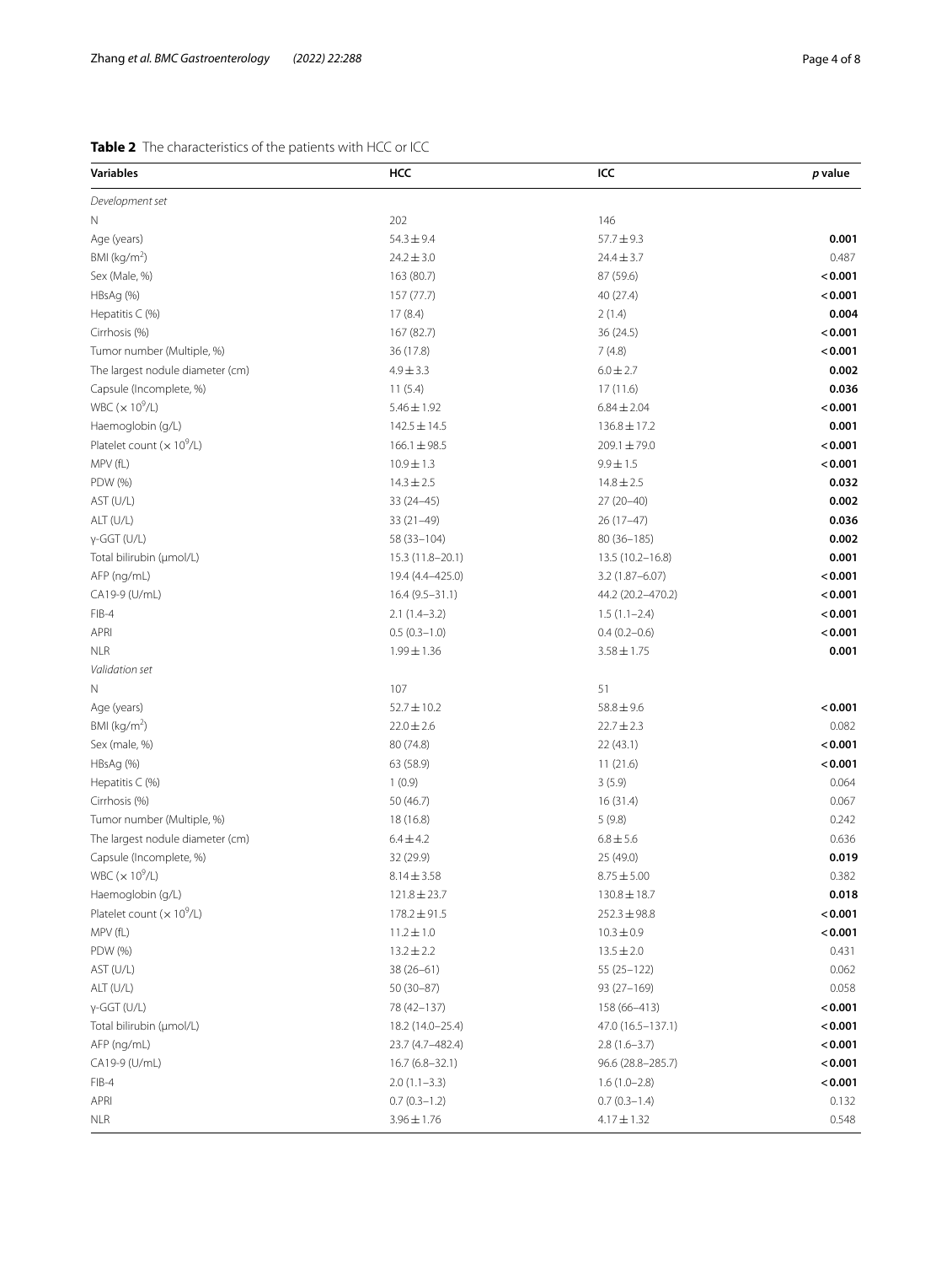## **Table 2** (continued)

Data are expressed as means (SD) or percentage. SD, standard deviation; BMI, body mass index; HBsAg, hepatitis B surface antigen; WBC, white blood cell count; MPV, mean platelet volume; PDW, platelet distribution width; AST, aspartate transaminase; ALT, alanine transaminase; γ-GGT, γ-glutamyl transferase; AFP, alphafetoprotein; CA19-9, carbohydrate antigen 19–9; APRI, aspartate aminotransferase/platelet ratio index; FIB-4, fbrosis-4; NLR, neutrophil-to-lymphocyte ratio. Bold indicates statistically significant values (P < 0.05)

<span id="page-4-0"></span>**Table 3** Logistic regression analysis of the risk factors for distinguishing HCC from ICC

| <b>Variables</b>             | β        | OR (95% CI)            | <i>p</i> value |  |
|------------------------------|----------|------------------------|----------------|--|
| Development set              |          |                        |                |  |
| Sex (Male vs Female)         | 1.293    | 3.645 (1.398-9.504)    | 0.008          |  |
| HBsAg (Positive vs Negative) | 1.010    | 2.747 (1.054-7.159)    | 0.039          |  |
| Cirrhosis (Yes vs No)        | 1.885    | 6.590 (2.648-16.398)   | < 0.001        |  |
| MPV (fL)                     | 0.464    | 1.590 (1.171-2.159)    | 0.003          |  |
| AST (U/L)                    | 0.002    | 1.002 (1.000-1.003)    | 0.018          |  |
| AFP (ng/mL)                  | $-0.026$ | $0.974(0.957 - 0.991)$ | 0.003          |  |
| CA19-9 (U/mL)                | 0.067    | 1.069 (1.015-1.126)    | 0.011          |  |
| Validation set               |          |                        |                |  |
| Sex (Male vs Female)         | 2.669    | 14.424 (2.795-74.439)  | 0.001          |  |
| Haemoglobin (g/L)            | $-0.058$ | $0.944(0.910 - 0.979)$ | 0.002          |  |
| MPV (fL)                     | 1.388    | 4.007 (1.226-13.094)   | 0.022          |  |
| Total bilirubin (µmol/L)     | $-0.014$ | 0.986 (0.973-0.999)    | 0.040          |  |
| AFP (ng/mL)                  | 0.007    | 1.007 (1.002-1.012)    | 0.008          |  |
| CA19-9 (U/mL)                | $-0.015$ | $0.985(0.972 - 0.998)$ | 0.020          |  |
|                              |          |                        |                |  |

OR, odds ratio; CI, confdence interval. Abbreviations: see to Table [1](#page-2-0)

γ-GGT, total bilirubin, AFP, FIB-4, and CA19-9 were entered into the original model. Sex, AFP, CA19-9, haemoglobin, total bilirubin, and MPV were independently associated with the differentiation of HCC and ICC (Table [3](#page-4-0)).

We built a model incorporating five variables (sex, HBsAg, MPV, AFP, and CA19-9) to discriminate ICC from HCC. The sensitivity, specificity, positive predictive value, and negative predictive value are listed in Table [4](#page-4-1). A ROC curve was built to evaluate the diagnostic performance of the potential model. ROC curves showed the sensitivity and specificity of the differential diagnosis of HCC versus ICC in the development set (Fig. [1\)](#page-5-0) and validation set (Fig. [2](#page-5-1)). For the training set, the model demonstrated a powerful capability to differentiate ICC from HCC, with an area under the curve (AUC) value of 0.907. An independent validation study was performed to validate the diagnostic ability. For the validation set, the C-index was 0.931 (95% CI: 0.880–0.965), demonstrating sufficient accuracy in distinguishing ICC from HCC. The combination of these biomarkers exhibited a significantly larger AUC compared with MPV alone  $(P < 0.001)$ (Figs. [3](#page-5-2), [4](#page-5-3)).

<span id="page-4-1"></span>**Table 4** Receiver operating characteristic curve analyses showing the utility of combined markers for diferentiating between HCC and ICC

| Model           | Sensitivity | Specificity | <b>PPV</b> | <b>NPV</b> | <b>AUC</b>                 |
|-----------------|-------------|-------------|------------|------------|----------------------------|
| Development set |             |             |            |            |                            |
| <b>MPV</b>      | 0.802       | 0.541       | 0.707      | 0.664      | 0.698<br>$(0.646 - 0.746)$ |
| Combination     | 0.854       | 0.820       | 0.871      | 0.797      | 0.907<br>$(0.870 - 0.935)$ |
| Validation set  |             |             |            |            |                            |
| <b>MPV</b>      | 0.863       | 0.523       | 0.889      | 0.463      | 0.757<br>$(0.683 - 0.822)$ |
| Combination     | 0.860       | 0.882       | 0.939      | 0.750      | 0.931<br>$(0.880 - 0.965)$ |

PPV, positive predictive value; NPV, negative predictive value; AUC, area under curve; Combination, fve variables (sex, HBsAg, MPV, AFP, and CA19-9) were included in the model

## **Discussion**

This study is the first to observe that MPV plays a key role in distinguishing ICC from HCC. Moreover, the external validation cohort came to the same conclusion. These results indicate that MPV might exert distinct functions in the pathology of ICC and HCC.

The gold standard for the diagnosis of PLC is liver biopsy, but for tumors without a biopsy path or with a small diameter, biopsies are usually not available before surgery. Although many markers and techniques have been applied to help clinicians distinguish ICC from HCC [\[26–](#page-7-11)[28\]](#page-7-12), their clinical value is limited due to the lack of experienced radiologists and costly high-resolution equipment in some developing areas. In our study, we observed that MPV levels in ICC were signifcantly lower than those in HCC, both in the primary set and in the validation set. Furthermore, MPV may provide additional information to make a distinction between ICC and HCC.

The mechanisms underlying the association of MPV with diferentiation are currently unclear. Some reports found that MPV levels in [patients](#page-1-0) with HCC were significantly higher compared to patients with chronic hepatitis or healthy subjects  $[29]$ . The authors suggest that MPV could be a potential diagnostic marker for HCC in [patients](#page-1-0) with chronic liver diseases. On the other hand, some studies detected that MPV and MPV-platelet count ratio were signifcantly higher in HCC patients and were useful for distinguishing AFP-negative HCC patients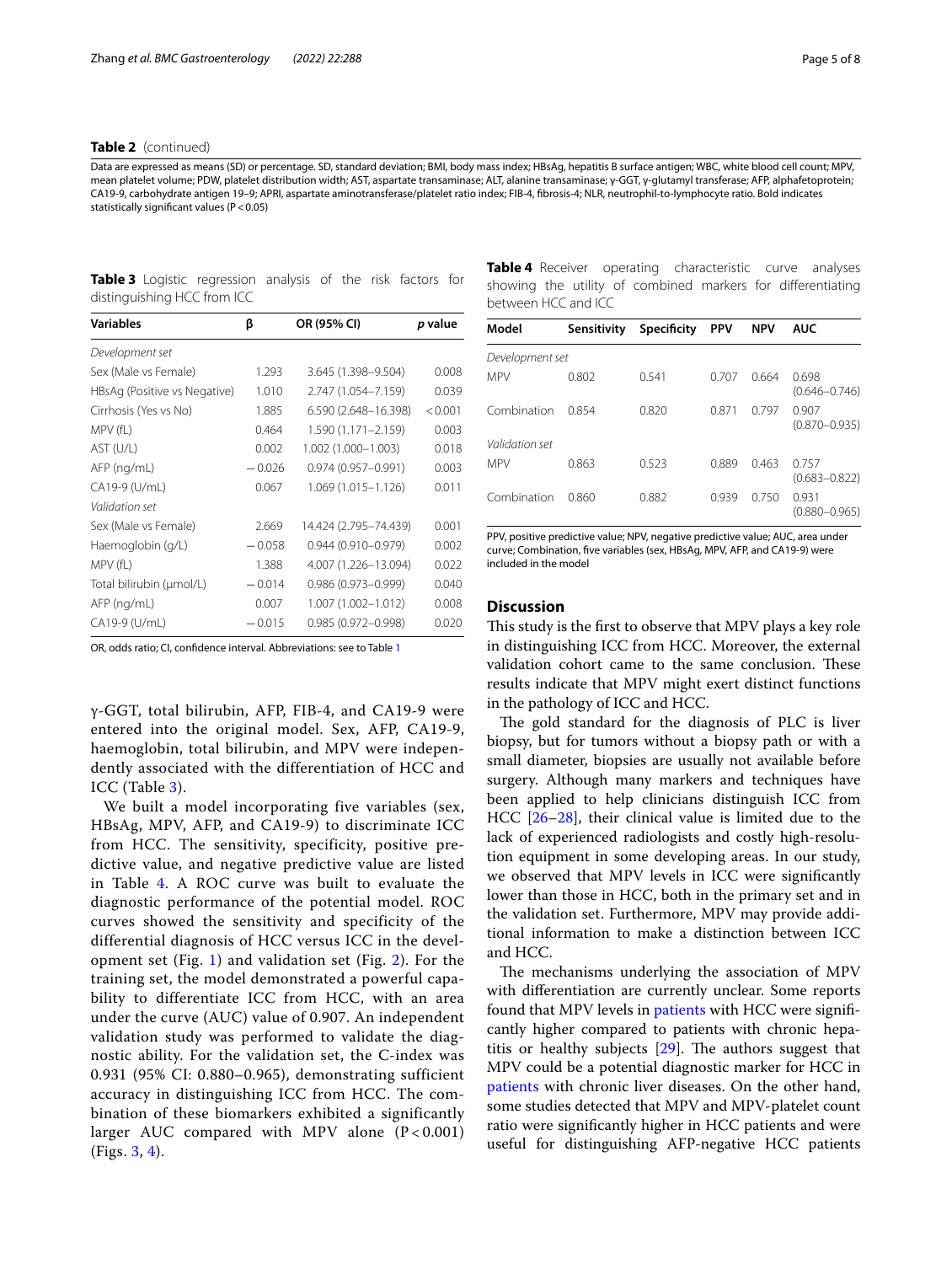

<span id="page-5-0"></span>

<span id="page-5-1"></span>from healthy individuals [\[24](#page-7-9)]. Multiple lines of evidence demonstrate that most HCC develops in an infammatory environment caused by viral hepatitis and alcoholic or nonalcoholic steatohepatitis [[30\]](#page-7-14). Thrombocytopenia and increased MPV levels in HCC patients may result from decreased activity of thrombopoietin and bone marrow suppression associated with chronic hepatitis C virus (HCV) or hepatitis B virus (HBV) infection and antiviral therapy application  $[31]$ . Relative to HCC, substantially less is known about the epidemiology of ICC. Although several ICC-specifc risk factors have been identifed,



<span id="page-5-2"></span>

<span id="page-5-3"></span>such as bile stasis and chronic infammation of the biliary epithelium, the mechanisms by which they lead to the development of ICC are less clear [\[32\]](#page-7-16). Recently, a study revealed that platelets can bind with podoplanin via c-type lectin-like receptor 2 (CLEC-2) and that activated platelets promote liver protection and inhibit liver fbrosis after cholestatic liver injury [[33\]](#page-7-17). Cholangiocarcinoma (CCA) is characterized by a reactive desmoplastic stroma containing enriched cancer-associated fbroblasts (CAFs) that express vascular endothelial growth factor A (VEGF-A) and vascular endothelial growth factor C (VEGF-C), resulting in expansion of the lymphatic vasculature and tumor cell intravasation [[34](#page-7-18)]. Interestingly,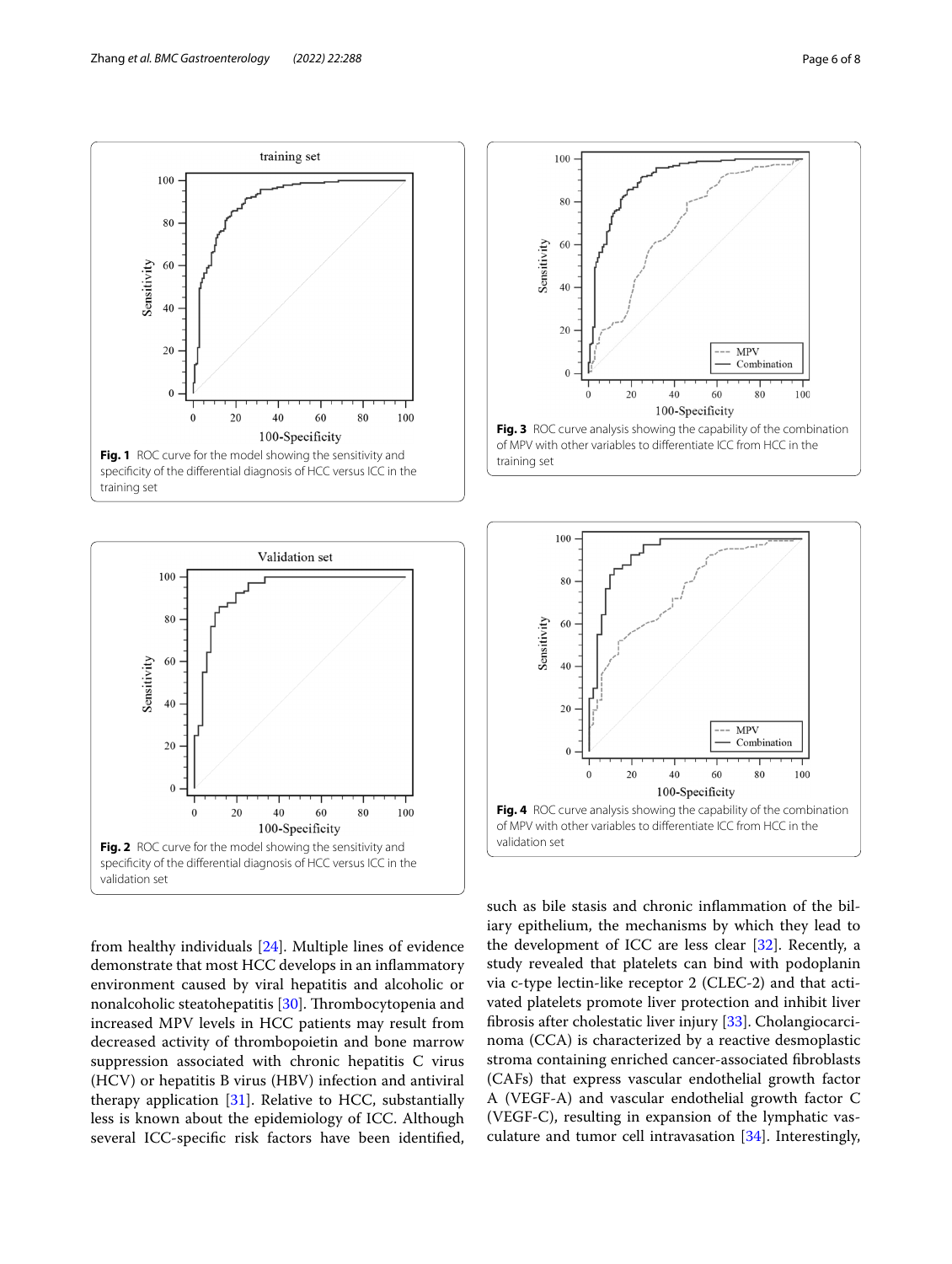previous studies confrmed that platelet-derived growth factor-D increased VEGF-C and VEGF-A production by stimulating CAFs [\[35](#page-7-19)].

Although our study observed a new biomarker to distinguish ICC from HCC, some limitations should be taken into consideration when interpreting the fndings. Firstly, the heterogeneity of selected patients and statistical bias, such as the overftting of the model, cannot be fully eliminated. Secondly, because many factors (such as comorbidities, lifestyle, drug usage, and physiology) could infuence MPV levels [\[36](#page-7-20)], a stricter prospective trial should be designed to confrm the results before the clinical utility of this marker. Lastly, some preanalytical and analytical variables are responsible for the diferences in MPV values. The venipuncture procedure, the anticoagulant used for blood collection, the temperature during measurement, diferent hematological analyzers and measuring methods are the common reasons for the imprecision of MPV evaluation. Standardization of these phases will contribute to a more accurate and reproducible measurement.

# **Conclusions**

MPV may be a new marker to help distinguish ICC from HCC. Further validation studies are required.

#### **Abbreviations**

PLC: Primary liver cancer; ICC: Intrahepatic cholangiocarcinoma; HCC: Hepatocellular carcinoma; MRI: Magnetic resonance imaging; CT: Computerized tomography; CEUS: Contrast-enhanced ultrasound; AFP: Alpha-fetoprotein; CA19-9: Carbohydrate antigen 19–9; MPV: Mean platelet volume; PDW: Platelet distribution width; ROC: Receiver operating characteristic; BMI: Body mass index; HBsAg: Hepatitis B surface antigen; WBC: White blood cell count; AST: Aspartate transaminase; ALT: Alanine transaminase; γ-GGT: γ-Glutamyl transferase; AUC: Area under the curve; HCV: Hepatitis C virus; HBV: Hepatitis B virus; CLEC-2: C-type lectin-like receptor 2; CCA: Cholangiocarcinoma; CAFs: Cancer-associated fbroblasts; VEGF-A: Vascular endothelial growth factor A; VEGF-C: Vascular endothelial growth factor C; PDGF-D: Platelet-derived growth factor-D; SD: Standard deviation; OR: Odds ratio; CI: Confdence interval; PPV: Positive predictive value; NPV: Negative predictive value; APRI: Aspartate aminotransferase/platelet ratio index; FIB-4: Fibrosis-4; NLR: Neutrophil-tolymphocyte ratio.

# **Supplementary Information**

The online version contains supplementary material available at [https://doi.](https://doi.org/10.1186/s12876-022-02348-0) [org/10.1186/s12876-022-02348-0](https://doi.org/10.1186/s12876-022-02348-0).

<span id="page-6-12"></span>**Additional fle 1.** Table S1.

#### **Acknowledgements**

Not applicable.

#### **Author contributions**

RTW, ZYL, YN, and XZ: Conception and design. WJH, MLZ, WW, and XZ: Data collection and analysis. YN, WW, and ZYL: Interpretation of data. WJH, XZ, and MLZ: Drafted the manuscript. RTW, WJH, and XZ: Revised the manuscript. All of the authors have read and approved the fnal manuscript.

## **Funding**

This work was supported by grants from the Harbin Medical University Cancer Hospital (JJZD2017-05).

#### **Availability of data and materials**

The datasets used and analyzed during the current study are available from the corresponding author on reasonable request.

## **Declarations**

#### **Ethics approval and consent to participate**

The protocol was approved by the Harbin Medical University Cancer Hospital and the First Afliated Hospital of Harbin Medical University Institutional Review Boards. All patients involved in the study gave written consent for this study.

#### **Consent for publication**

Not Applicable.

#### **Competing interests**

All authors declare no confict of interest.

Received: 17 May 2021 Accepted: 24 May 2022 Published online: 06 June 2022

#### **References**

- <span id="page-6-0"></span>1. Sung H, Ferlay J, Siegel RL, Laversanne M, Soerjomataram I, Jemal A, Bray F. Global cancer statistics 2020: GLOBOCAN estimates of incidence and mortality worldwide for 36 cancers in 185 countries. CA Cancer J Clin. 2021;71(3):209–49.
- <span id="page-6-1"></span>2. Sia D, Villanueva A, Friedman SL, Llovet JM. Liver cancer cell of origin, molecular class, and efects on patient prognosis. Gastroenterology. 2017;152(4):745–61.
- <span id="page-6-2"></span>3. Llovet JM, Kelley RK, Villanueva A, Singal AG, Pikarsky E, Roayaie S, Lencioni R, Koike K, Zucman-Rossi J, Finn RS. Hepatocellular carcinoma. Nat Rev Dis Primers. 2021;7(1):6.
- <span id="page-6-3"></span>4. Craig AJ, von Felden J, Garcia-Lezana T, Sarcognato S, Villanueva A. Tumour evolution in hepatocellular carcinoma. Nat Rev Gastroenterol Hepatol. 2020;17(3):139–52.
- <span id="page-6-4"></span>5. Saleh M, Virarkar M, Bura V, Valenzuela R, Javadi S, Szklaruk J, Bhosale P. Intrahepatic cholangiocarcinoma: pathogenesis, current staging, and radiological fndings. Abdom Radiol (NY). 2020;45(11):3662–80.
- <span id="page-6-5"></span>6. Cheng N, Khoo N, Chung AYF, Goh BKP, Cheow PC, Chow PKH, Lee SY, Ooi LL, Jeyaraj PR, Kam JH, et al. Pre-operative imaging characteristics in histology-proven resected intrahepatic cholangiocarcinoma. World J Surg. 2020;44(11):3862–7.
- <span id="page-6-7"></span>7. Li R, Cai P, Ma KS, Ding SY, Guo DY, Yan XC. Dynamic enhancement patterns of intrahepatic cholangiocarcinoma in cirrhosis on contrastenhanced computed tomography: risk of misdiagnosis as hepatocellular carcinoma. Sci Rep. 2016;6:26772.
- <span id="page-6-6"></span>8. Vigano L, Lleo A, Muglia R, Gennaro N, Sama L, Colapietro F, Roncalli M, Aghemo A, Chiti A, Di Tommaso L, et al. Intrahepatic cholangiocellular carcinoma with radiological enhancement patterns mimicking hepatocellular carcinoma. Updates Surg. 2020;72(2):413–21.
- <span id="page-6-8"></span>9. Huang B, Wu L, Lu XY, Xu F, Liu CF, Shen WF, Jia NY, Cheng HY, Yang YF, Shen F. Small intrahepatic cholangiocarcinoma and hepatocellular carcinoma in cirrhotic livers may share similar enhancement patterns at multiphase dynamic MR imaging. Radiology. 2016;281(1):150–7.
- <span id="page-6-9"></span>10. Ni T, Shang XS, Wang WT, Hu XX, Zeng MS, Rao SX. Diferent MR features for diferentiation of intrahepatic mass-forming cholangiocarcinoma from hepatocellular carcinoma according to tumor size. Br J Radiol. 2018;91(1088):20180017.
- <span id="page-6-10"></span>11. Liu GJ, Wang W, Lu MD, Xie XY, Xu HX, Xu ZF, Chen LD, Wang Z, Liang JY, Huang Y, et al. Contrast-enhanced ultrasound for the characterization of hepatocellular carcinoma and intrahepatic cholangiocarcinoma. Liver Cancer. 2015;4(4):241–52.
- <span id="page-6-11"></span>12. Li F, Li Q, Liu Y, Han J, Zheng W, Huang Y, Zheng X, Cao L, Zhou JH. Distinguishing intrahepatic cholangiocarcinoma from hepatocellular